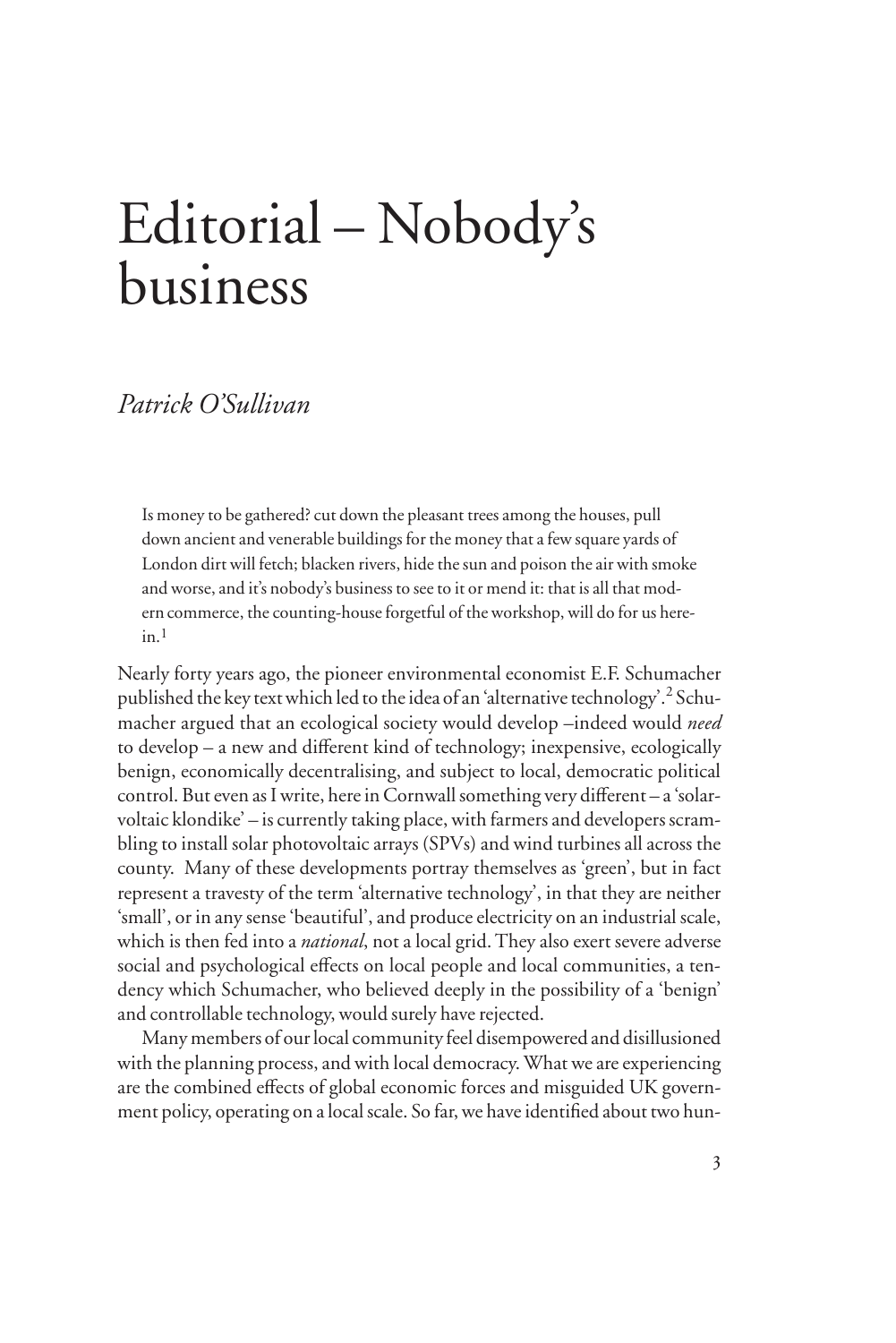dred screening applications for SPVs for the whole of Cornwall, $^3$  most of them located in officially designated Areas of Outstanding Natural Beauty or of Great Landscape Value, with a cluster (about eighty) in East Cornwall, where there are also at least forty applications for wind farms. Many of these are also located on the best agricultural land, $^4$  in what is essentially a process of industrialisation of the countryside, in pursuit of a 'green' energy which is not really green at all. A recent fall in the price of solar voltaic cells – manufactured mostly in China – means that despite last year's government reduction of the Feed-in Tariff for solar electricity to the National Grid, many schemes formerly abandoned or shelved are now viable again. And as the Tariff is calculated on national basis, using climate data for the English Midlands, they are also now particularly profitable in the much sunnier environment of Cornwall. The new *National Planning Policy Framework*, with its 'presumption in favour of sustainable development' (defined as 'positive growth … for this and future generations'), and 'ensuring that the planning system does  $\dots$  not act as an impediment to sustainable growth',<sup>5</sup> has clearly been taken by some as a signal for unbridled development.

Opponents of these applications are not against solar power or wind energy *per se*, but to the piecemeal approval of wind farms and SPVs on an industrial scale, with no real strategy for renewable energy provision in the county.<sup>6</sup> Instead, they suggest that solar power should not be generated on agricultural land, but on all public and other large buildings – not just those belonging to Cornwall Council, as is already happening – but on all factories, barns, livestock housings, schools, colleges, shops and especially supermarkets. In future, this should be a condition of planning approval of all such buildings, especially the last. Wind turbines and SPVs should only be sited on 'brown field' sites (of which Cornwall has a great many), and not on good agricultural land. Some people are also opposed to installation of SPVs and turbines by commercial developers, and would prefer them to be built by local communities, as at Gorran Lanes near Mevagissey, Mid-Cornwall, where two community wind turbines have now been operating successfully for a year.<sup>7</sup> That way, revenues are fed back into the local economy, and not into the pockets of developers, many of whom have at best only a passing interest in the local community, and the local environment.

There are also widespread reservations about the potential impact of wholesale installation of SPVs across the landscape on tourism, which provides 25% of Cornwall's income, and 20% of its jobs. Many people are bewildered by the pace and extent of proposed change. Some also fear the effects of potentially divisive planning applications on community consciousness and morale. Experience of past local planning controversies suggests that community morale will suffer: our own village has not really recovered from the last such episode, some fifteen years ago. At the same time, and despite the formal existence of local democracy, there are no real avenues *via* which to express opposition. Parish Councillors'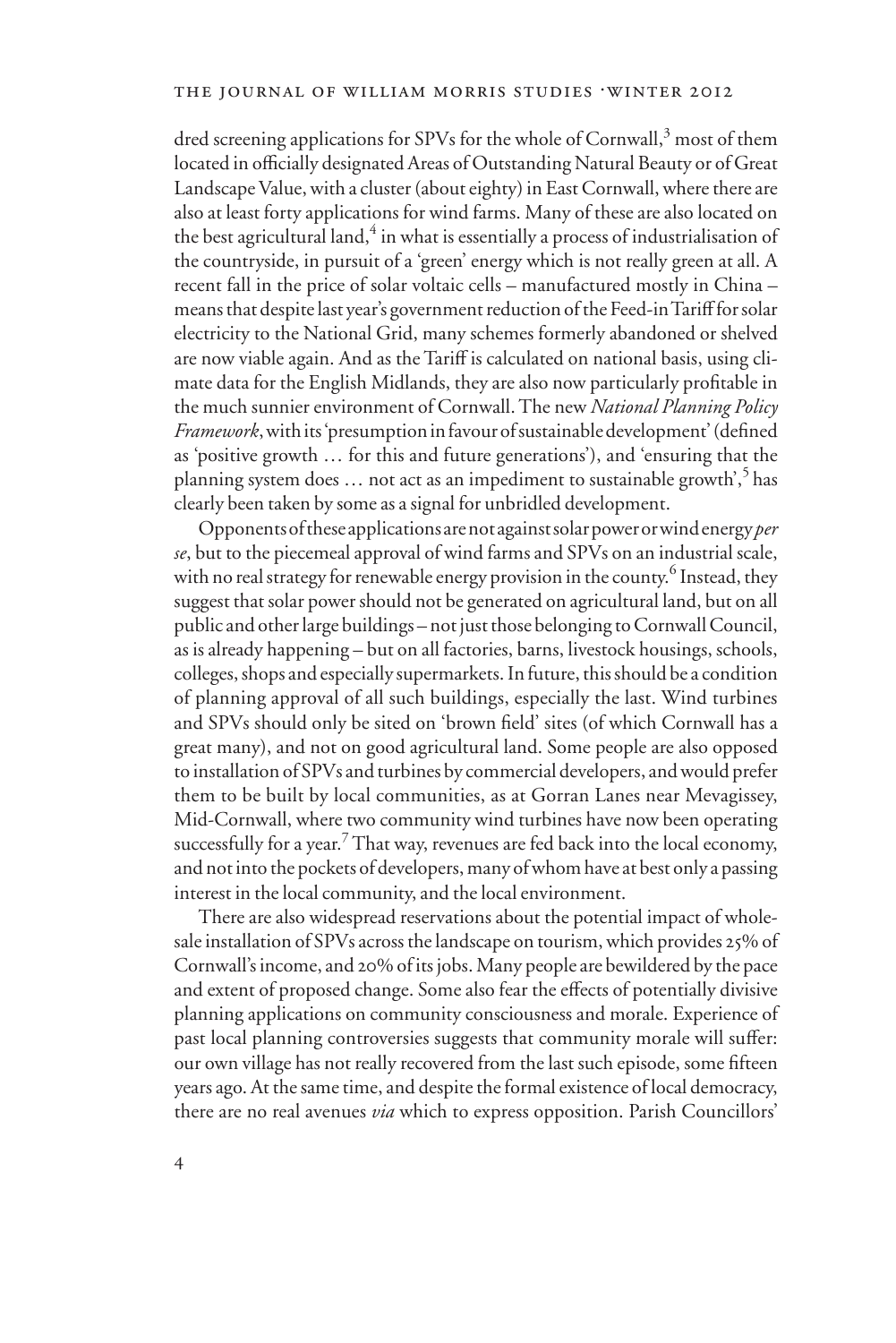objections are ignored, and there is no local forum in which issues which cut across parishes can be discussed. Consequently, we are considering establishing our own network for this part of Cornwall (the East Looe Valley), and reaching out to groups in other parts of the county to press for a moratorium on all new approvals of wind farms and SPVs until a more rational policy, under more direct local democratic control, is introduced.

It is really the commitment of successive UK Secretaries of State for Energy to 'keeping the lights on'8 – i.e. to maintaining *supply* – which is driving current industrialisation of the Cornish countryside. In contrast, and until very recently, little attention ever seems to have been paid in Britain to reducing *demand* (e.g. *via* a national scheme of building insulation).<sup>9</sup> But at a time of increasing climatic uncertainty, and warnings from such diverse organisations as Oxfam, The Stockholm International Water Institute and the World Bank<sup>10</sup> that world food prices are about to experience another 'spike' like that of 2008, it surely makes no sense at all that good agricultural land be used to produce electricity, and not to grow food. Indeed, having believed for most of the 2000s that Britain did not need to feed itself, but could rely on imports, in 2010 (and in direct response to the 2008 'spike') the UK Department for Food and Rural Affairs reversed its policy, and committed the nation to producing as much food as possible, a policy the coalition government has more or less maintained.<sup>11</sup> Approving energy generation on farmland, however 'green', is not consistent with this new policy.

There are no SPVs in *News from Nowhere*, although there are, of course, the mysterious 'force barges', which some think must be powered by electricity, which, in Morris's time, was just being introduced. We *are* told however, that '... all along the Thames there were abundance of mills *used for various purposes*; none of which were in any degree unsightly, and many strikingly beautiful ...', at least one of them 'as beautiful in its way as a Gothic cathedral'.<sup>12</sup> From the context, it seems that these are water mills – not really a profound deduction for a tale set by a river – but that does not preclude the existence of windmills (probably introduced to Britain during the twelfth century CE) in other parts of the country not visited by William Guest. But like all technology in Nowhere, such machines are the tools of humanity, not its master.

... labour-saving machines? Yes, they were meant to `save labour' (or, to speak more plainly, the lives of men) on one piece of work in order that it might be expended – I will say wasted – on another, probably useless, piece of work. Friend, all their devices for cheapening labour simply resulted in increasing the burden of labour.13

Some years earlier, in an uncanny flash of prescience, Morris had made an almost exact prediction of 'alternative technology'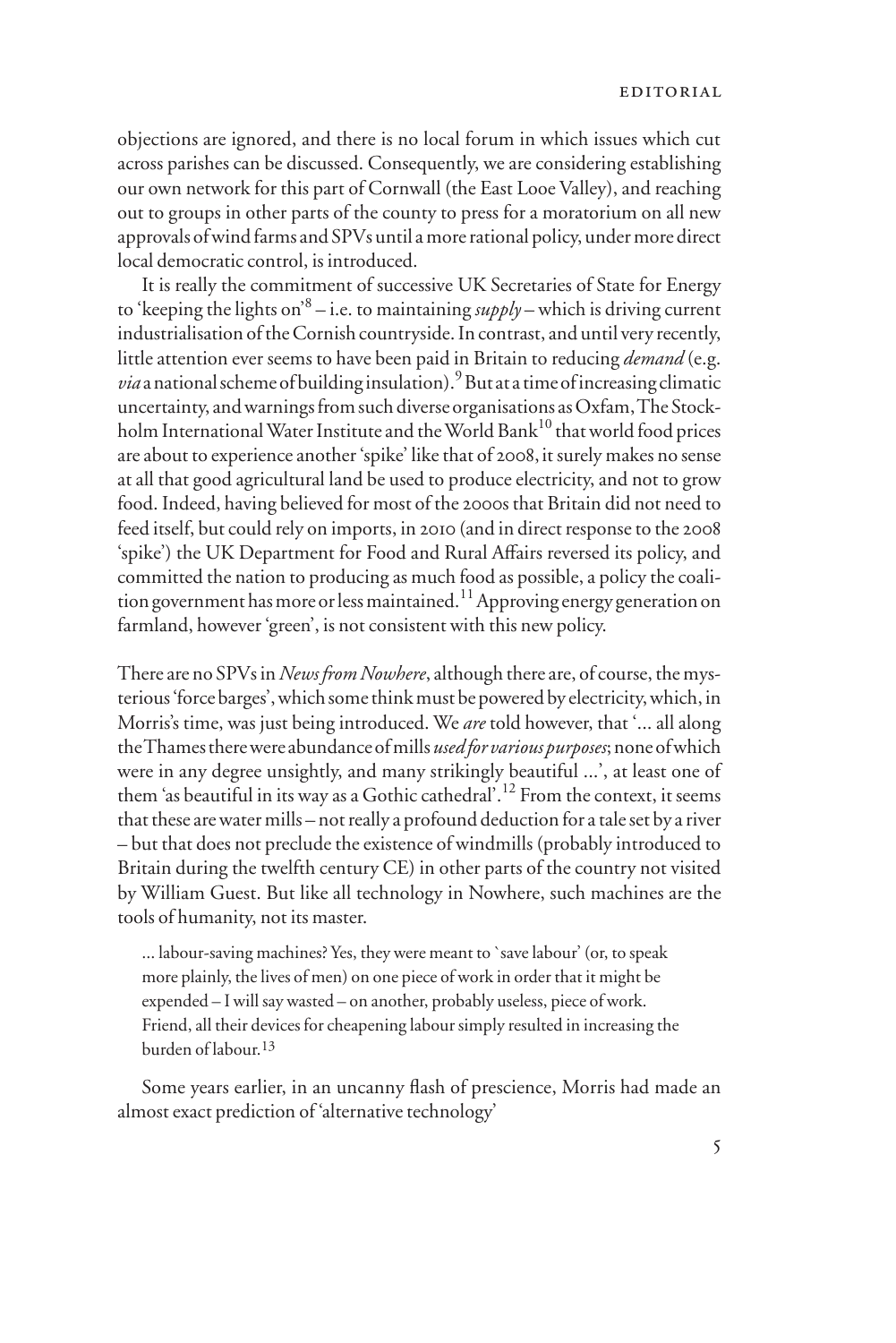... I believe ... that a state of social order would probably lead at first to a great development of machinery for really useful purposes, because people will still be anxious about getting through the work necessary to holding society together; but that after a while they will find that there is not so much work to do as they expected, and that then they will have leisure to reconsider the whole subject; and if it seems to them that a certain industry would be carried on more pleasantly as regards the worker, and more effectually as regards the goods, by using handwork rather than machinery, they will certainly get rid of their machinery, because it will be possible for them to do so. It isn't possible now; we are not at liberty to do so; we are slaves to the monsters which we have created. And I have a kind of hope that the very elaboration of machinery in a society whose purpose is not the multiplication of labour, as it now is, but the carrying on of a pleasant life, as it would be under social order—that the elaboration of machinery, I say, will lead the simplification of life, and so once more to the limitation of machinery. 14

As to disempowerment, in the polity of Nowhere, autonomy is devolved to the local community

'… let us take one of our units of management, a commune, or a ward, or a parish ... In such a district, as you would call it, some neighbours think that something ought to be done or undone: a new town-hall built; a clearance of inconvenient houses; or say a stone bridge substituted for some ugly old iron one, – there you have undoing and doing in one. Well, at the next ordinary meeting of the neighbours, or Mote, as we call it, according to the ancient tongue of the times before bureaucracy, a neighbour proposes the change and of course, if everybody agrees, there is an end of discussion except about details. Equally, if no one backs the proposer … the matter drops for the time being; a thing not likely to happen amongst reasonable (people) however, as the proposer is sure to have talked it over with others before the Mote. But supposing the affair proposed and seconded, if a few of the neighbours disagree to it, if they think that the beastly iron bridge will serve a little longer and they don't want to be bothered with building a new one just then, they don't count heads that time, but put off the formal discussion to the next Mote; and meantime arguments *pro* and *con* are flying about, and some get printed, so that everybody knows what is going on; and when the Mote comes together again there is a regular discussion and at last a vote by show of hands. If the division is a close one, the question is again put off for further discussion; if the division is a wide one, the minority are asked if they will yield to the more general opinion, which they often, nay, most commonly do. If they refuse, the question is debated a third time, when, if the minority has not perceptibly grown, they always give way; though I believe there is some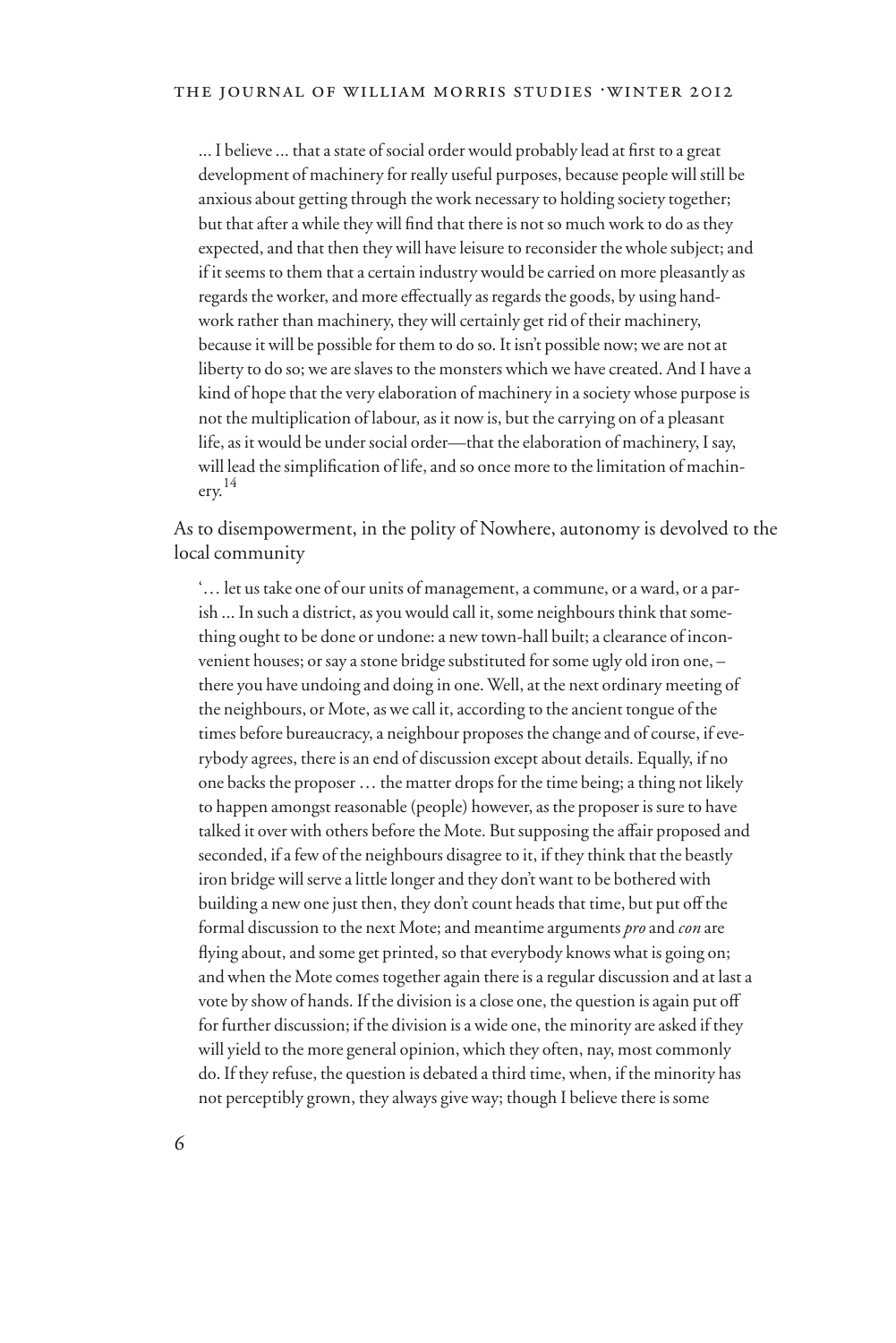half-forgotten rule by which they might still carry it on further; but I say, what always happens is that they are convinced not perhaps that their view is the wrong one, but they cannot persuade or force the community to adopt it.'

'Very good,' said I; 'but what happens if the divisions are still narrow?'

Said he: 'As a matter of principle and according to the rule of such cases, the question must then lapse, and the majority, if so narrow, has to submit to sitting down under the *status quo*. But I must tell you that in point of fact the minority very seldom enforces this rule, but generally yields in a friendly manner.'15

The Cornish landscape is indeed a place of great inherent worth – its capacity to provide pleasure and inspiration to human beings – and intrinsic value; that which it derives from such properties as its diversity and its 'ancientness'. But if this landscape is not soon to be covered by grey, ugly 'solar farms', there will indeed need to be a great revival of local democracy, perhaps not on the scale of Nowhere, or Aragón in 1936, but certainly of current events in Spain, Portugal and Greece. Nothing can be preserved for ever, as change is inherent in Nature, but perhaps a mosaic of different ways of generating alternative energy, some semi-industrial (on the poorest land!) and others individual and local, as appears at least partly to have been achieved in Orkney, may be possible, if communities can win back democratic control of their surroundings.

Daphne du Maurier described Cornwall as a magical place, full of sudden surprises. I hope it is not too prosaic of me to point out that this romantic potential is largely a function of its geomorphology; the spine of granite moors surrounded by an almost flat slate plateau, and a set of river valleys deeply incised in their lower courses by Plio-Pleistocene downcutting. It is these 'hidden' valleys near the coast, and their narrow, winding access roads, which afford many of the surprises. At the edges of the moors, as du Maurier also indicates, the ruins of a previous episode of industrialisation – eighteenth and nineteenth century copper and tin mining – now provide a large part of Cornwall's scenic appeal. But I doubt somehow that SPVs will become the engine houses of the twenty second century.

Meanwhile, the Arctic ice is melting …

In this rather more slender issue than usual, we print an account by Martin Stott of yet another of Morris's unpublished letters recently come to light. It is interesting to speculate how many of these there may be, as well as those already identified but not yet published. This one describes part of the process of the production of *The Story of the Glittering Plain*, the first book Morris printed at his own Kelmscott Press (1891). Dustin Geeraert then discusses Morris's synthesis of design and content in that very same book. As indicated in previous editorials, interest among scholars in Morris's late romances is something which appears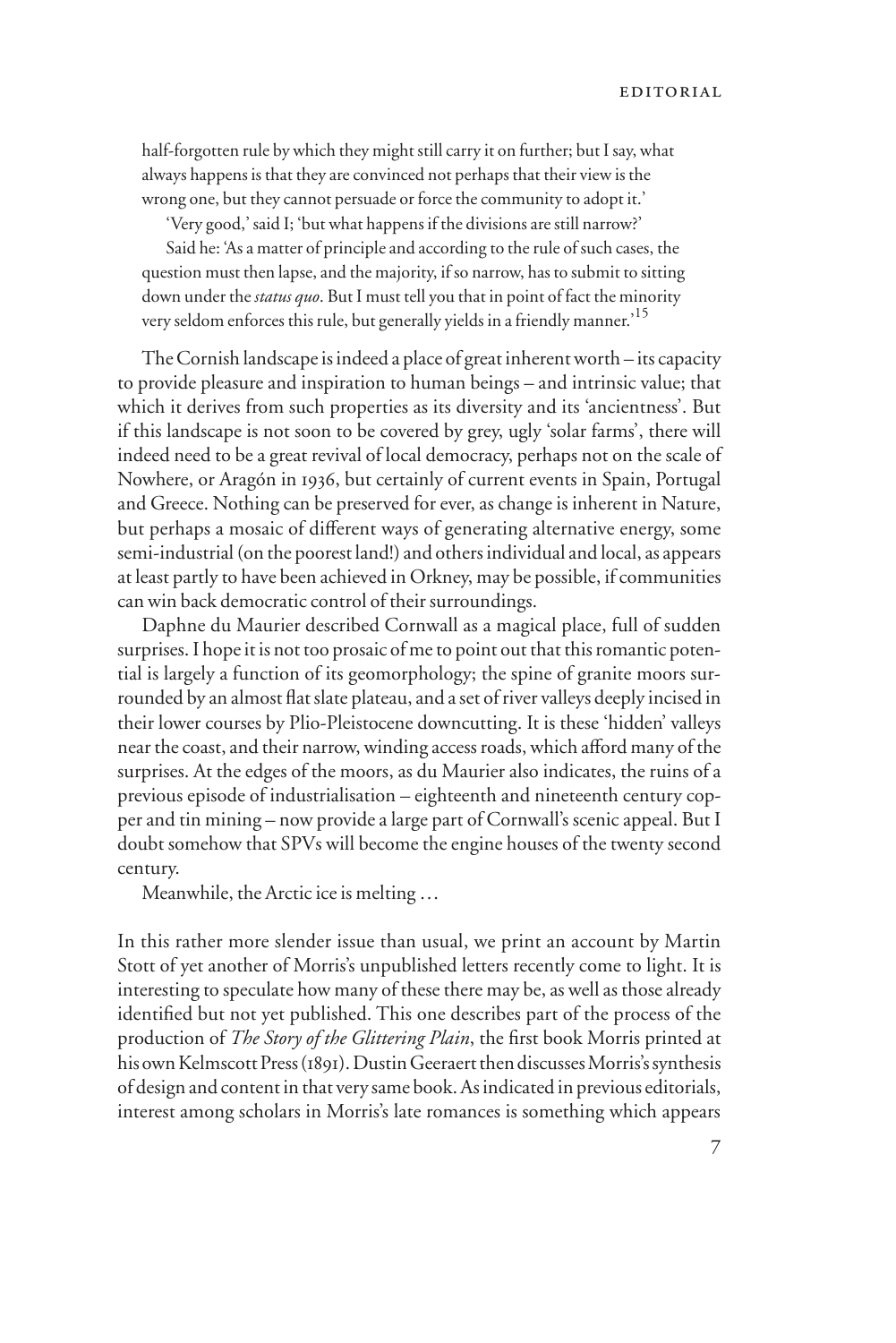to be on the increase. Third, Tony Pinkney provides an interesting commentary on Edward Bellamy's review of *News from Nowhere*; a review whose reciprocal is much better known. We also carry reviews of books on the *Collected Letters* of Jane Morris, on women in Old Norse literature and mythology, on Arts and Crafts book covers, of Robert Llewellyn's homage to Nowhere, *News from Gardenia*, and of what may well be Peter Preston's final book, Working with Lawrence.

## NOTES

- 1. 'The Lesser Arts', 1877, as in A.L. Morton, ed, *The Political Writings of William Morris*, London: Lawrence & Wishart, 1979, p. 53.
- 2. E.F. Schumacher, *Small is Beautiful! A study of economics as if people mattered*, London: Blond & Briggs, 1973, 288 pp.
- 3. Cornwall Council; http://www.cornwall.gov.uk/default.aspx?page=25182 (as accessed 25 September 2012).
- 4. According to UK standard land classification, Cornwall does not possess any Grade 1 agricultural land, and very little Grade 2. Most of the best land is therefore Grade 3, which in comparison to land many parts of Central and Eastern England, is not very fertile (Ministry of Agriculture, Fisheries and Food, *Agricultural Land Classification of England and Wales*, London: HMSO, 1988, 60 pp.; http://archive.defra.gov.uk/foodfarm/landmanage/ land-use/documents/alc-guidelines-1988.pdf , as accessed 3 October 2012). But it is the best in the county!
- 5. UK Department of Communities and Local Government, *National Planning Policy Framework*, 2012, http://www.communities.gov.uk/publications/ planningandbuilding/nppf (As accessed 28 September 2012), p. 4, p. ii, p. 6. (Afterwards *NPPF*)
- 6. In fact, Cornwall has developed a *Draft Sustainable Energy Action Plan* which – to its credit – exceeds EU emissions reduction targets, but this document discusses the issue of renewable energy largely in terms of business opportunities, with only two mentions of 'landscape'. (*Draft Sustainable Energy Action Plan (SEAP) for Cornwall*. Interim Report for Informal Consultation, July 2012, Planning and Regeneration, 52 pp; http://www.cornwall.gov.uk/ default.aspx?page=29833; as accessed 27 September 2012) Other documents on the County's planning website do address this issue (http://www.cornwall.gov.uk/default.aspx?page=2783, as accessed 2 October 2012)
- 7. Community Power Cornwall, http://www.communitypowercornwall.coop/ page26g.html (As accessed 3 October 2012).
- 8. There are too many lights!
- 9. UK Department of Energy and Climate Change, *Green Deal*, 2011; http://
- 8